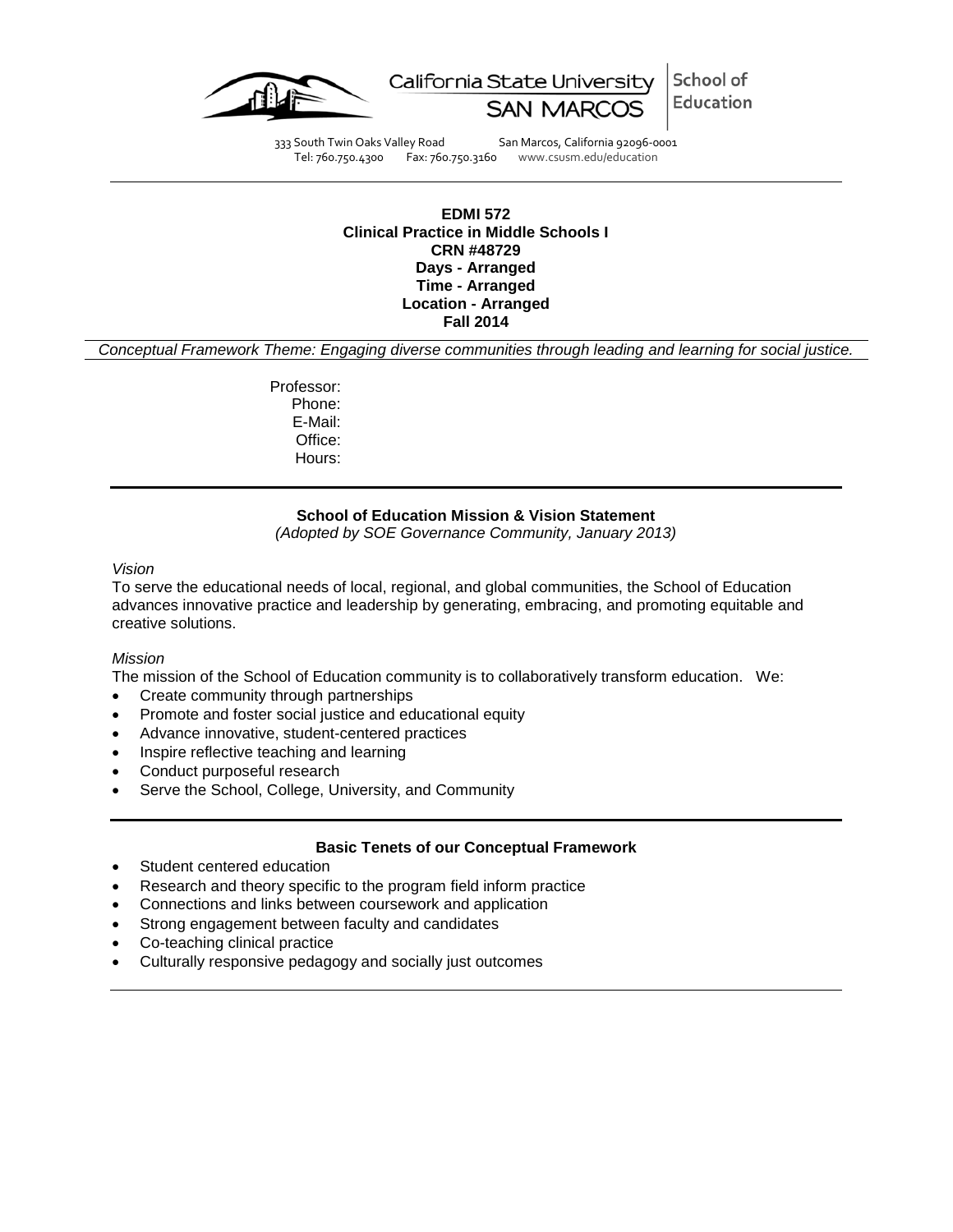### **COURSE DESCRIPTION**

Observation and teaching in selected schools under supervision of classroom teacher and university supervisor. *Graded Credit/No Credit. May not be taken for credit by students who have received credit for EDMS 561. Enrollment Restriction: Admission to the Middle Level Education Program.*

### **Required Materials**

Because this is a supervised clinical practice experience, the materials for this class include the *Assessment of Teacher Performance Expectations Assessment* form, the *Middle Level Professional Dispositions Rubric*, and the *Clinical Practice Summary* that are found on the School of Education website for clinical practice. Additional materials on the website include the *Middle Level Clinical Practice Handbook* along with other forms used in clinical practice. [\(http://www.csusm.edu/education/ClinicalPractice/HandbookML.html\)](http://www.csusm.edu/education/ClinicalPractice/HandbookML.html)

### **Taskstream Enrollment and Postings**

The School of Education uses Taskstream to manage assessment of candidates' TPEs and professional dispositions. Candidates must be enrolled in Taskstream throughout the Middle Level Education program(s). Enrollment fees are paid by going to [www.taskstream.com](http://www.taskstrem.com/) and registering for at least one year. After enrolling, access the Middle Level Education Program by clicking the *Enter Code* button and entering ML1415. The Middle Level Education Program will then show up on your Taskstream home page when you log in. Be sure to remember your enrollment name and password.

### **Authorization to Teach English Learners**

This credential program has been specifically designed to prepare teachers for the diversity of languages often encountered in California public school classrooms. The authorization to teach English learners is met through the infusion of content and experiences within the credential program, as well as additional coursework. Candidates successfully completing this program receive a credential with authorization to teach English learners.

*(Approved by CCTC in SB 2042 Program Standards, August 2002)*

## **CLINICAL PRACTICE STUDENT LEARNING OUTCOMES**

Candidates will:

- Assess and instruct young adolescent students of various cultural and linguistic backgrounds in middle school classrooms
- Demonstrate mastery of the Teacher Performance Expectations as assessed using the *TPE Assessment* form
- Demonstrate mastery of the Professional Dispositions as assessed using the *Middle Level Professional Dispositions Rubric*
- Use technology effectively to collect and analyze data about student learning and then use those data to adjust instruction accordingly

### **Assessment of Student Learning Outcomes**

- Two formal observations each by the university supervisor and on-site liaison. Observations are grounded by the professional dispositions and teacher performance expectations (TPEs).
- Four formal observations by the cooperating teacher. Observations are grounded by the professional dispositions and teacher performance expectations (TPEs).
- Completion of the professional dispositions rubric, the TPE Assessment form, and the Clinical Practice summary form all of which summarize performance and professional growth.
- The evaluations are developed with input from the candidate's university supervisor and cooperating teacher. The final summary is signed by the candidate, the university supervisor, and the cooperating teacher.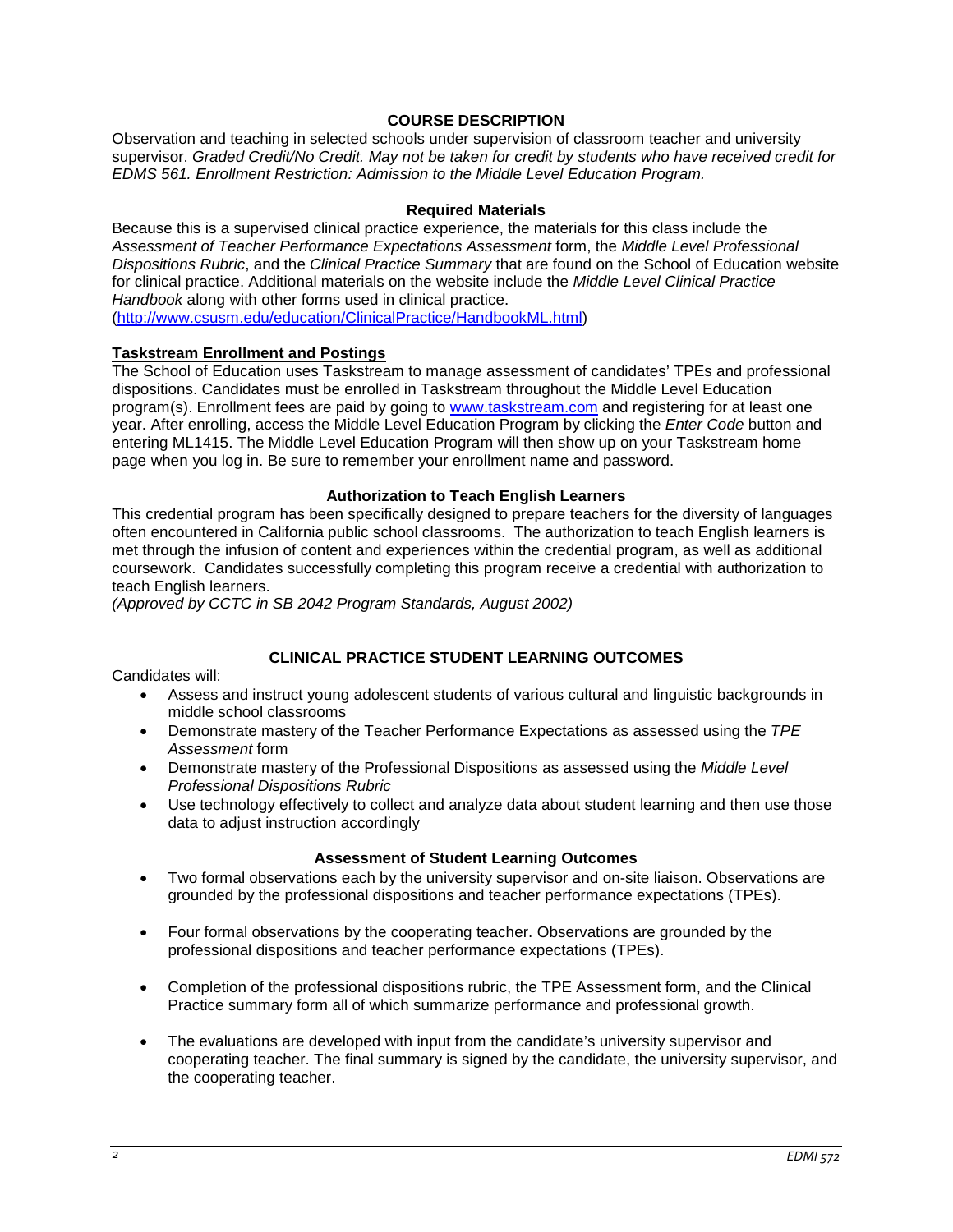### **California Teacher Performance Assessment (CalTPA)**

Beginning July 1, 2008 all California credential candidates must successfully complete a state-approved system of teacher performance assessment (TPA), to be embedded in the credential program of preparation. At CSUSM this assessment system is called the CalTPA or the TPA for short.

To assist your successful completion of the TPA, a series of mediasite presentations are provided during the program. TPA related questions and logistical concerns are addressed. Your viewing of the mediasite presentations will greatly contribute to your success on the assessment.

Additionally, SOE classes use common pedagogical language, lesson plans (lesson designs), and unit plans (unit designs) in order to support and ensure your success on the TPA and more importantly in the credential program.

The CalTPA Candidate Handbook, TPA seminar schedule, and other TPA support materials can be found on the SOE website:<http://www.csusm.edu/education/CalTPA/ProgramMaterialsTPA.html>

### **Assessment of Professional Dispositions**

Assessing a candidate's dispositions within a professional preparation program recognizes that teaching and working with learners of all ages requires not only specific content knowledge and pedagogical skills but also positive attitudes about multiple dimensions of the profession. The School of Education has identified six dispositions – *social justice and equity, collaboration, critical thinking, professional ethics, reflective teaching and learning, and life-long learning*. There are three levels of performance for each disposition: *unacceptable*, *approaches, meets,* and the accompanying rubric describes behaviors illustrative of each disposition. University supervisors will distribute the disposition rubrics at the beginning of the Clinical Practice experience, and cooperating teachers will communicate early with supervisors about candidates' progress toward those dispositions. Final determination of the scores for data point two will be made at the exit conference. Communicate with your supervisor about whether he/she or you will upload the scores into Taskstream. Candidates are expected to achieve the level of "*meets"* for each disposition by the end of the program.

[\(http://www.csusm.edu/education/ClinicalPractice/HandbookML.html\)](http://www.csusm.edu/education/ClinicalPractice/HandbookML.html)

## **School of Education Attendance Policy**

Due to the dynamic and interactive nature of courses in the School of Education, all candidates are expected to attend all classes and participate actively. At a minimum, candidates must attend more than 80% of class time, or s/he may not receive a passing grade for the course at the discretion of the instructor. Individual instructors may adopt more stringent attendance requirements. Should the candidate have extenuating circumstances, s/he should contact the instructor as soon as possible. *(Adopted by the COE Governance Community, December, 1997).*

### **Clinical Practice Attendance Policy**

All teacher candidates are expected to be present at their assigned school site as scheduled by program requirements and the specific school site calendar and teaching contract. Should the teacher candidate have extenuating circumstances, s/he should contact the university supervisor and cooperating teacher as soon as possible.

### **Students with Disabilities Requiring Reasonable Accommodations**

Candidates with disabilities who require reasonable accommodations must be approved for services by providing appropriate and recent documentation to the Office of Disable Student Services (DSS). This office is located in Craven Hall 4300, and can be contacted by phone at (760) 750-4905, or TTY (760) 750-4909. Candidates authorized by DSS to receive reasonable accommodations should meet with their instructor during office hours or, in order to ensure confidentiality, in a more private setting.

## **All University Writing Requirement**

Every course at the university, including this one, must have a writing requirement of at least 2500 words. The requirement for Clinical Practice is met through the writing of lesson plans and other documents related to teaching.CSUSM Academic Honesty Policy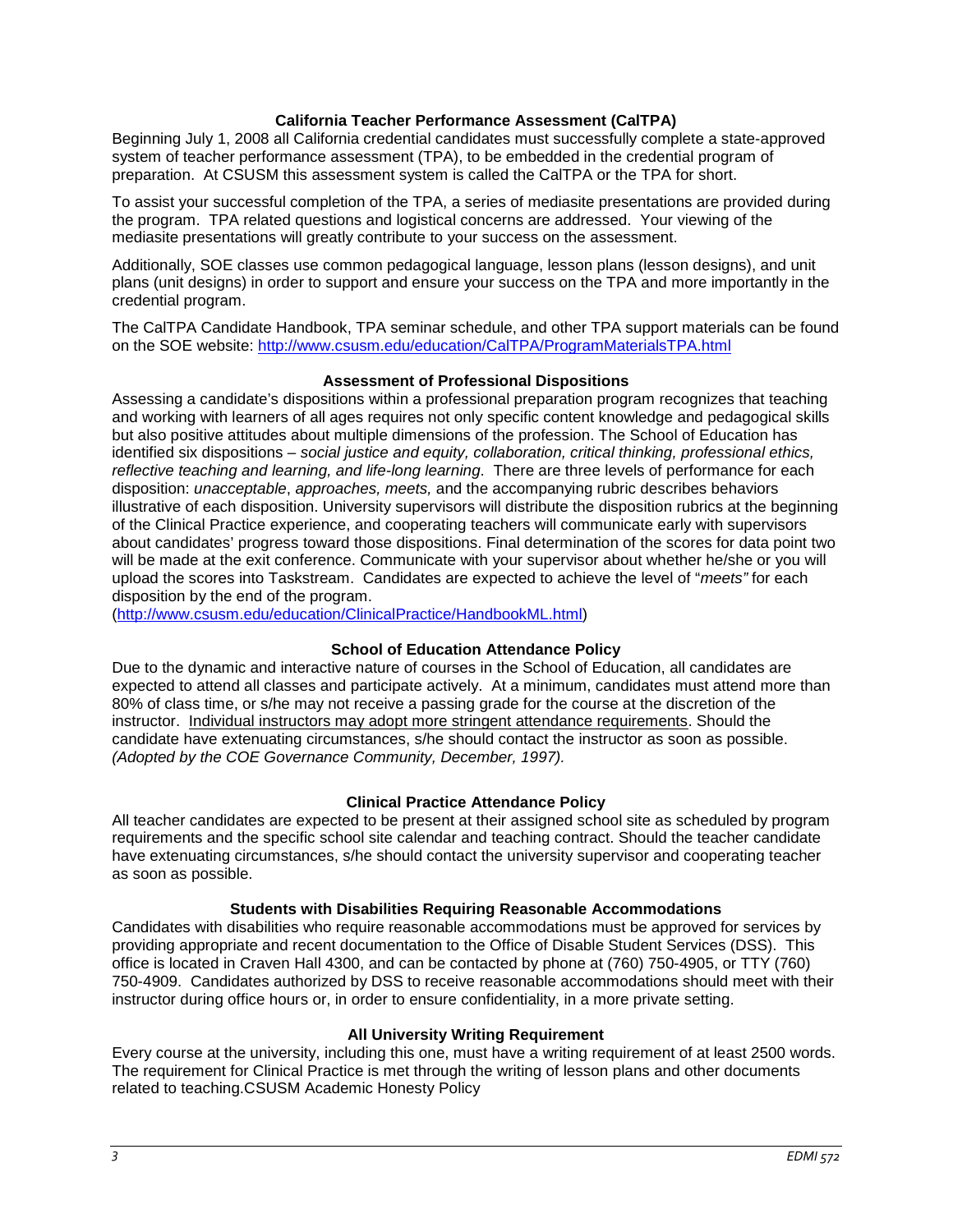### **Student Academic Honesty Policy**

All written work and oral presentation assignments must be original work. All ideas/materials that are borrowed from other sources must have appropriate references to the original sources. Any quoted material should give credit to the source and be punctuated with quotation marks.

Students are responsible for honest completion of their work including examinations. There will be no tolerance for infractions. If you believe there has been an infraction by someone in the class, please bring it to the instructor's attention. The instructor reserves the right to discipline any student for academic dishonesty in accordance with the general rules and regulations of the university. Disciplinary action may include the lowering of grades and/or the assignment of a failing grade for an exam, assignment, or the class as a whole."

Incidents of Academic Dishonesty will be reported to the Dean of Students. Sanctions at the University level may include suspension or expulsion from the University.

#### **Plagiarism**

As an educator, it is expected that each candidate will do his/her own work, and contribute equally to group projects and processes. Plagiarism or cheating is unacceptable under any circumstances. If you are in doubt about whether your work is paraphrased or plagiarized see the Plagiarism Prevention for Students website [http://library.csusm.edu/plagiarism/index.html.](http://library.csusm.edu/plagiarism/index.html) If there are questions about academic honesty, please consult the University catalog.

#### **Use of Technology**

Candidates are expected to demonstrate competency in the use of various forms of technology (i.e. word processing, electronic mail, Moodle, use of the Internet, and/or multimedia presentations). Specific requirements for course assignments with regard to technology are at the discretion of the instructor. Keep a digital copy of all assignments for use in your teaching portfolio. All assignments will be submitted online, and some will be submitted in hard copy as well. Details will be given in class.

### **Electronic Communication Protocol**

Electronic correspondence is a part of your professional interactions. If you need to contact the instructor, e-mail is often the easiest way to do so. It is my intention to respond to all received e-mails in a timely manner. Please be reminded that e-mail and on-line discussions are a very specific form of communication, with their own nuances and etiquette. For instance, electronic messages sent in all upper case (or lower case) letters, major typos, or slang, often communicate more than the sender originally intended. With that said, please be mindful of all e-mail and on-line discussion messages you send to your colleagues, to faculty members in the School of Education, or to persons within the greater educational community. All electronic messages should be crafted with professionalism and care. Things to consider:

- Would I say in person what this electronic message specifically says?
- How could this message be misconstrued?
- Does this message represent my highest self?
- Am I sending this electronic message to avoid a face-to-face conversation?

In addition, if there is ever a concern with an electronic message sent to you, please talk with the author in person in order to correct any confusion.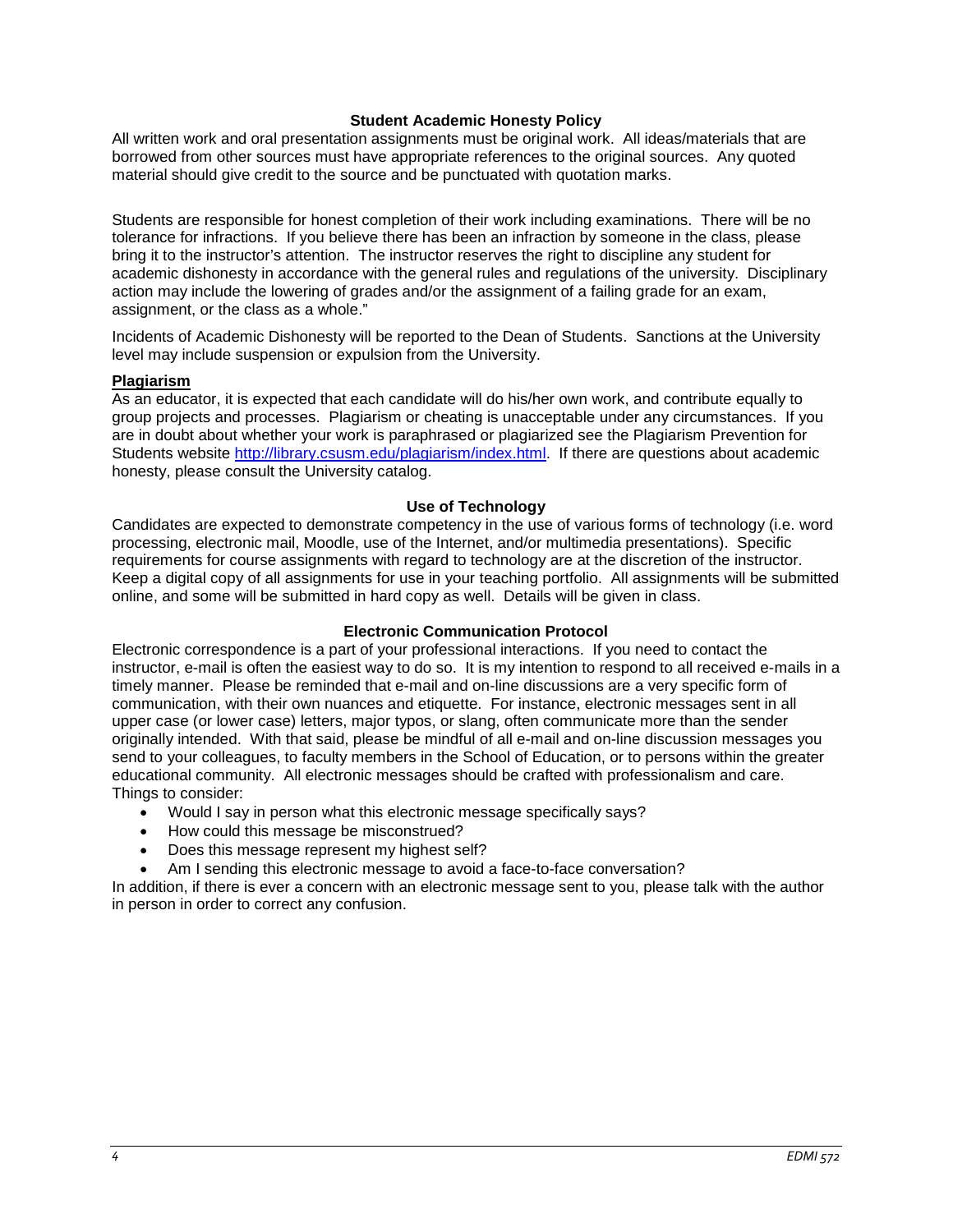# **COURSE REQUIREMENTS**

## **Teacher Candidate Responsibilities**

- 1. Observe classes and assist in routine tasks and responsibilities. Observe the contract hours scheduled by your site.
- 2. Be on site all day every day for the full eight weeks. Call the cooperating teacher and on-site liaison in case of absence. Observe the contract hours and holiday breaks scheduled by your school site. You will observe your district's spring break; NOT that of CSUSM.

# 3. Week 1-2:

- a. Begin teaching half days, following the lesson plans devised by the cooperating teacher.
- b. Assist the cooperating teacher in the remaining classes.
- c. By the end of the week, create a calendar of your curriculum/instruction plan with your cooperating teacher. Take into account the time that your students will be engaged in preparation for and administration of district/state testing. Clarify your teaching responsibilities during testing time. Give a copy of the schedule to your on-site liaison and university supervisor.

## 4. Week 3:

- a. Continue teaching your half-day classes, writing your own lesson plans that are approved by your cooperating teacher. Use the CSUSM Middle Level lesson-planning template.
- b. In addition, work with your cooperating teacher to take over teaching responsibilities in the remaining half- day of classes. With assistance, write lesson plans for the remaining classes. Your cooperating teacher may assist you in conducting instruction in those classes.

## 5. Week 4-5:

- a. Take over teaching responsibilities for full days of teaching. Your cooperating teacher may assist you in conducting instruction in some classes.
- b. Write your own lesson plans. Submit a complete lesson plan to the cooperating teacher and onsite liaison at least two days prior to teaching a lesson. Be sure to note any last minute revisions on your plan. Also include lesson plans in your TPE portfolio that demonstrate mastery of those TPEs.
- c. Confer regularly with the cooperating teacher and on-site liaison.
- 6. Remaining weeks:
	- a. Continue your responsibilities for all classes and continue teaching through the end of the eighth week.
	- b. Submit a complete lesson plan to the cooperating teacher and on-site liaison at least two days prior to teaching a lesson. Be sure to note any last minute revisions on your plan. Also put lesson plans in your TPE notebook, where appropriate.
	- c. Confer regularly with the cooperating teacher and on-site liaison.
- 7. Attend end–of–semester exit conference (during the last week) with the cooperating teacher, on–site liaison, and university supervisor. Bring your typed responses to the Teaching Performance Expectations Summary to the exit conference and email your summary of your clinical practice experience to your university supervisor prior to the conference.
- 8. Attend all team, department, and faculty meetings, and other professional responsibilities. Engage in professional opportunities (e.g. extra-curricular duties, school events) as they arise. Attend seminars with the on–site liaison once full-time student teaching begins.
- 9. Be formally observed at least four times by the cooperating teacher and at least twice each by the onsite liaison and university supervisor; obtain written feedback using the CSUSM observation instrument.
- 10. Maintain TPE portfolio for use when writing TPE Checklist and other documents.